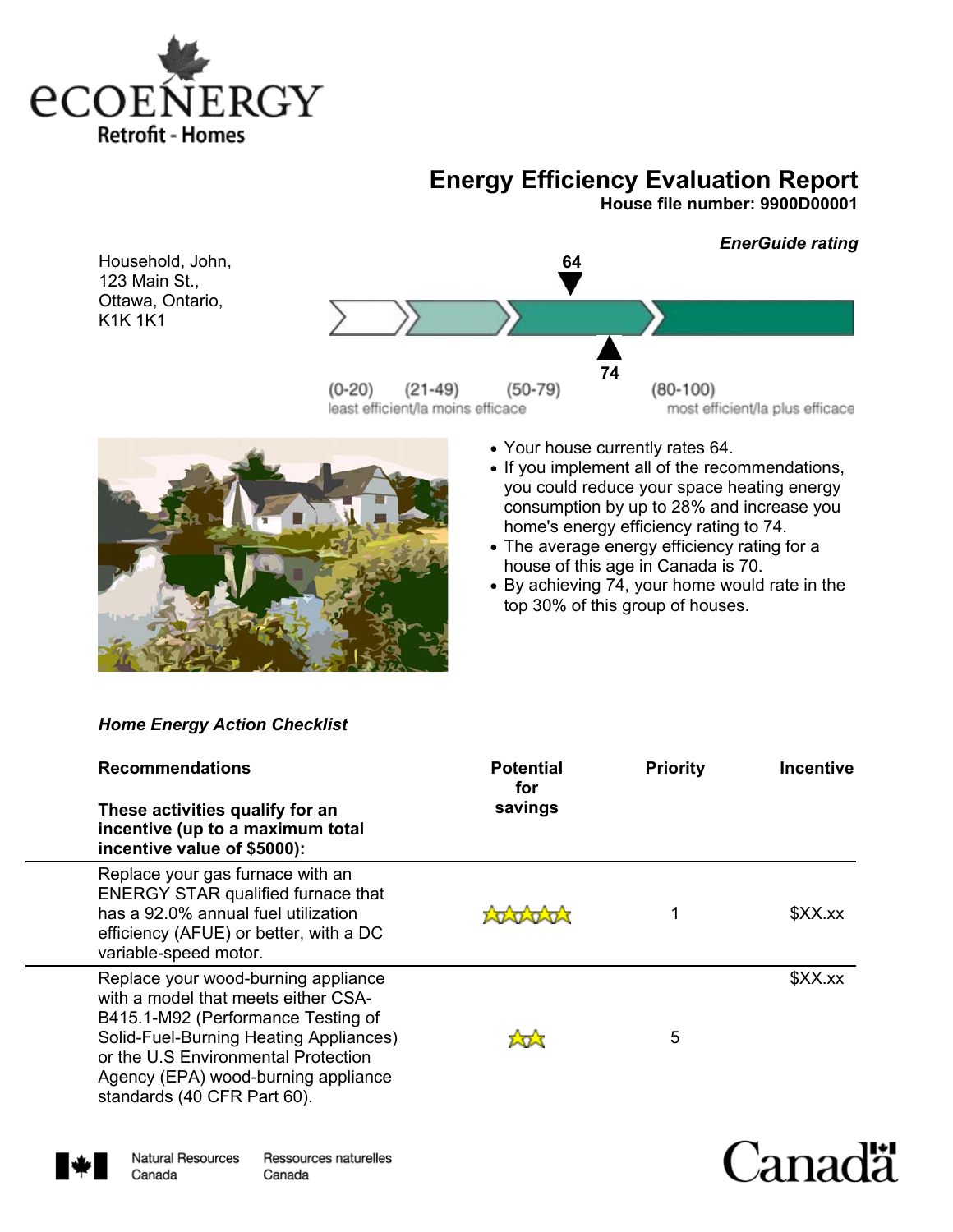| Replace your domestic hot water heater<br>with a tankless gas water heater that<br>has an energy factor (EF) of 0.8 or<br>better. | tat  | 4 | \$XX.x  |
|-----------------------------------------------------------------------------------------------------------------------------------|------|---|---------|
| Install a grey water heat recovery<br>system.                                                                                     | z3   | 6 | \$XX.x  |
| When installing new cladding on your<br>exterior walls, increase the insulation<br>value by RSI 1.8 (R-10).                       | tata | 2 | \$XX.xx |
| Increase the insulation value of the<br>basement walls to RSI 4.2 (R-24), full<br>height.                                         | tant | 3 | \$XX.xx |

\*Note: The incentive indicated is the amount eligible for each unit replaced.

# *Energy Savings Tips*

Although these actions are not eligible for an incentive, they will help you save energy and money:

- Install and use programmable electronic thermostats (Encourage the building occupants to set the heating temperature to 20°C while they are at home and 17°C at night and when they are away). For each degree of setback, up to 2 percent can be saved on the heating bills.
- ! Insulate the first two metres of the hot and cold water pipes with insulating foam sleeves or pipewrap insulation. By doing so you will save on your water heating costs and will reduce your water consumption. Besides saving energy, water will arrive at the faucets warmer or colder. Insulating cold water pipes will also avoid condensation from forming on the pipes. This prevents dripping on ceiling tiles or the basement floor. For a fuel-fired water heater, maintain a 15-centimetre (6-inch) clearance between the water piping insulation and the vent pipe.
- Install a timer on the pool pump.
- Use a timer on the outlets being used for the cars' block heaters. Set the timer so that it turns on two hours before vehicles will be started.
- $\bullet$  Install ENERGY STAR<sup>®</sup> qualified kitchen or bathroom exhaust fans.
- Install a timer on the bathroom exhaust fan(s).
- Install low-flow showerheads (rated at less than 9.8 litres per minute [L/min]) and faucet aerators.
- Fix leaky faucets and outside hose bibs.
- When replacing lighting, appliances, electronics and office equipment, look for ENERGY STAR<sup>®</sup> labelled products. ENERGY STAR<sup>®</sup> labelled products use less than half as much energy in standby mode (i.e. when they are turned "off"). For more information, go to energystar.gc.ca. You can also look for the EnerGuide label to help you select the most energy-efficient model.
- Replace light bulbs with energy-efficient ones, such as compact fluorescents. They last longer and reduce electricity consumption.
- Install a photovoltaic system, which will supplement the building's energy use with an environmentally friendly source of electricity.
- ! Install a wind-powered generation system, which will supplement the building's energy use with an environmentally friendly source of electricity.
- ! Install a solar wall system to supplement the building's space heating, which will ease the load on the primary heating system.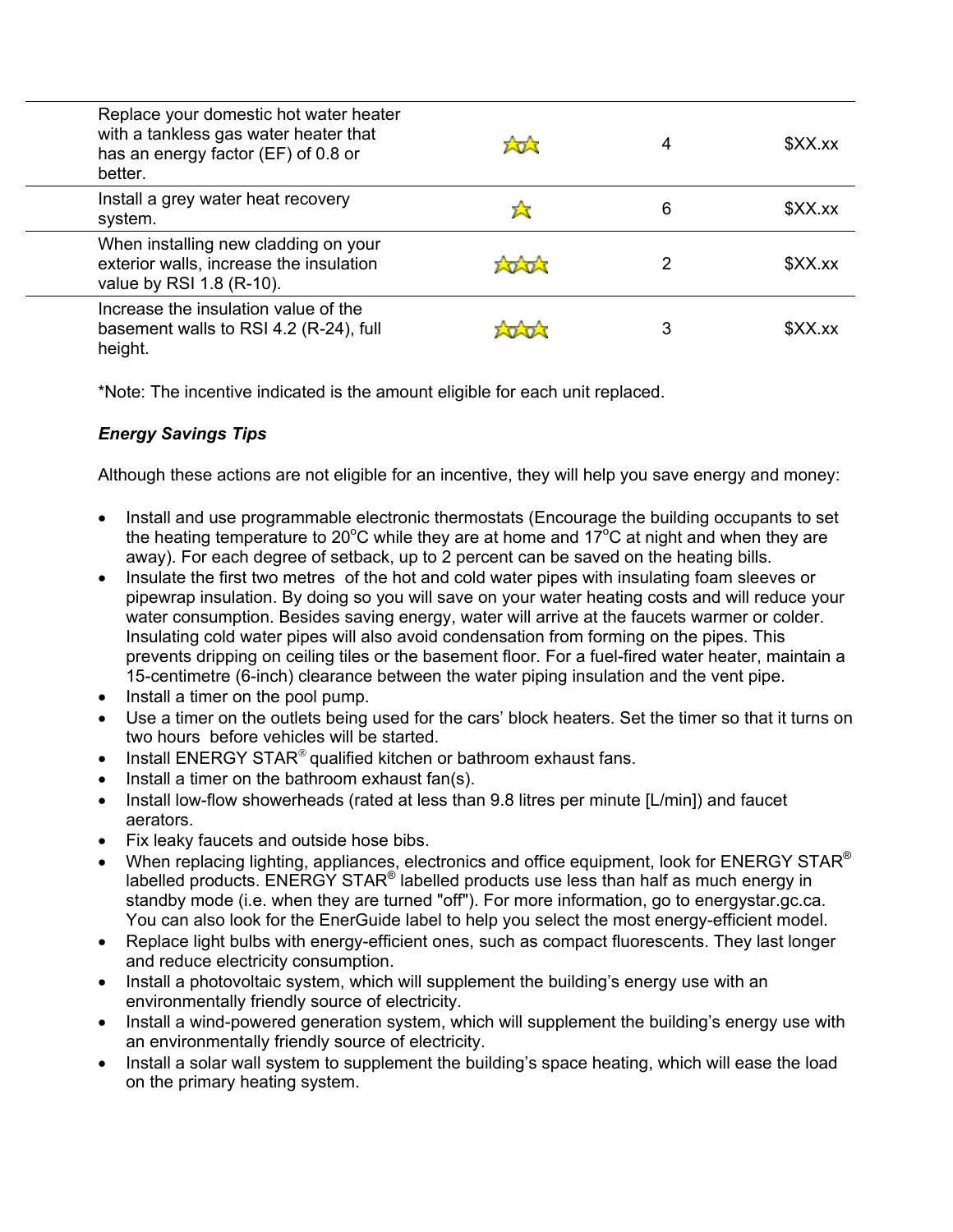! Encourage the building occupants to plug home office equipment into a power bar that can be easily turned off when equipment is not in use. Refer to the fact sheet *Standby Power – When "Off" Means "On"* for information on standby losses

## *Estimated Heat Loss*

Figure 1 shows how the energy used for space heating actually gets used in the heating of your home. A long red bar indicates where you are losing more energy; a short red bar indicates areas where you are not losing as much energy. Your energy advisor has taken into account both your future renovation intentions and the potential for savings identified in the graph below, in making their recommendations in this report. The larger the difference between the red and the green bars, the more potential for improvement exists.



**Figure 1. Estimated Annual Heat Loss**

# *Space Heating Energy Consumption*

Figure 2 shows the estimated amount of energy used for the space heating of your home in gigajoules (GJ), where 1 GJ is equivalent to 278 kilowatt-hours (kWh). The following describes the meaning of each bar:

- The top bar shows your current estimated space heating energy use before any upgrades.
- The middle bar shows the estimated space heating energy use, assuming you performed all of the upgrades recommended in this report, excluding space heating system upgrades, if any were recommended. It is estimated that you would save up to 40 percent by performing all of the recommended non-space heating system upgrades. The bottom bar shows the estimated space heating energy use if you were to implement all of the upgrades recommended in this report, including any space heating system upgrades, if any were recommended. It is estimated that you would save up to 46 percent by performing all of the recommended upgrades.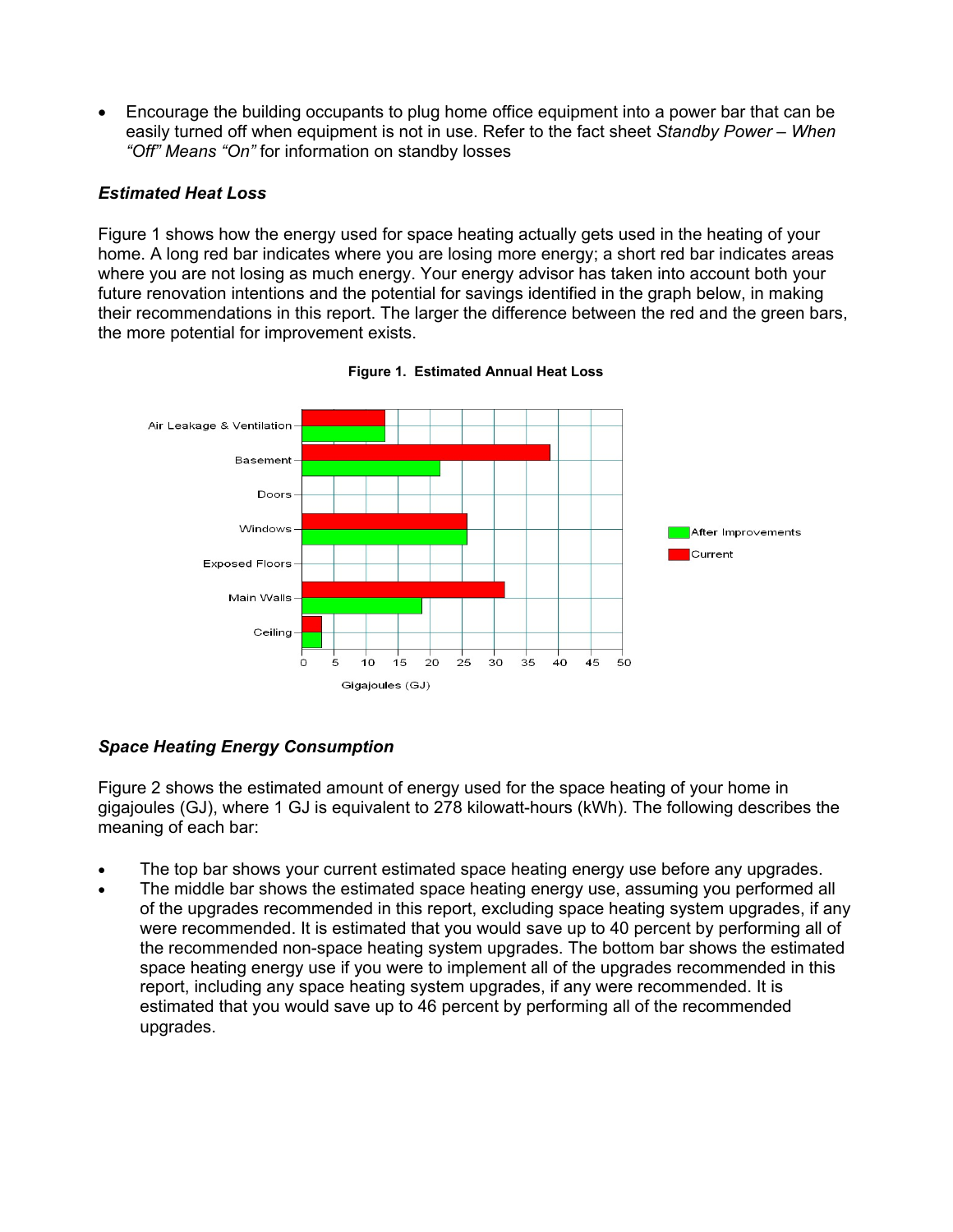

### **Figure 2. Estimated Annual Space Heating Energy Consumption**

# *A Broader Outlook*

By reducing the amount of energy you use at home you reduce the production of greenhouse gases such as CO2. Small improvements by all of us will help Canada's efforts to combat climate change and protect the environment. Together we can do it. By improving your home's energy efficiency to the potential rating noted above, you will reduce your home's production of greenhouse gas emissions by *2.1 tonnes* per year.

## *Additional Upgrade Information*

### **Basement / Crawl space insulation**

For information on insulating basements and crawl spaces, refer to chapter 5 of the publication entitled Keeping the Heat In.

### **Wall insulation**

For information on insulating exterior walls, refer to chapter 6 of the publication entitled Keeping the Heat In.

### **Heating systems**

When you decide to replace your heating system, ensure that your heating contractor performs a heat loss calculation on your home prior to installing the heating equipment to ensure that it has the correct capacity. In addition, it is recommended that you complete the other energy efficiency upgrades recommended in this report before having your heating system replaced, otherwise your heating appliance could be oversized. A heating appliance that is grossly oversized will operate less efficiently and tend to make the house less comfortable. For information on heating systems, refer to the publications entitled Heating with Gas, Choose the Right Condensing Gas Furnace, Heating with Electricity, Heating with Oil or Heating and Cooling with a Heat Pump. For information on ENERGY STAR® qualified space heating appliances, go to energystar.gc.ca.

### **Combustion spillage**

The result of the quick depressurization test which consists of turning on all exhaust equipment (exhaust fans, clothes dryer, central vacuum system, etc.) indicates that the use of these exhaust devices may cause combustion products from your fuel-burning appliance(s) to be drawn into your home. We strongly recommend that you install a Carbon Monoxide (CO) detector in the home as per local requirements. Also, we strongly recommend the installation of a smoke detector if you do not already have one per floor. If you wish to discuss this issue further, please contact the service organization listed on the EnerGuide label.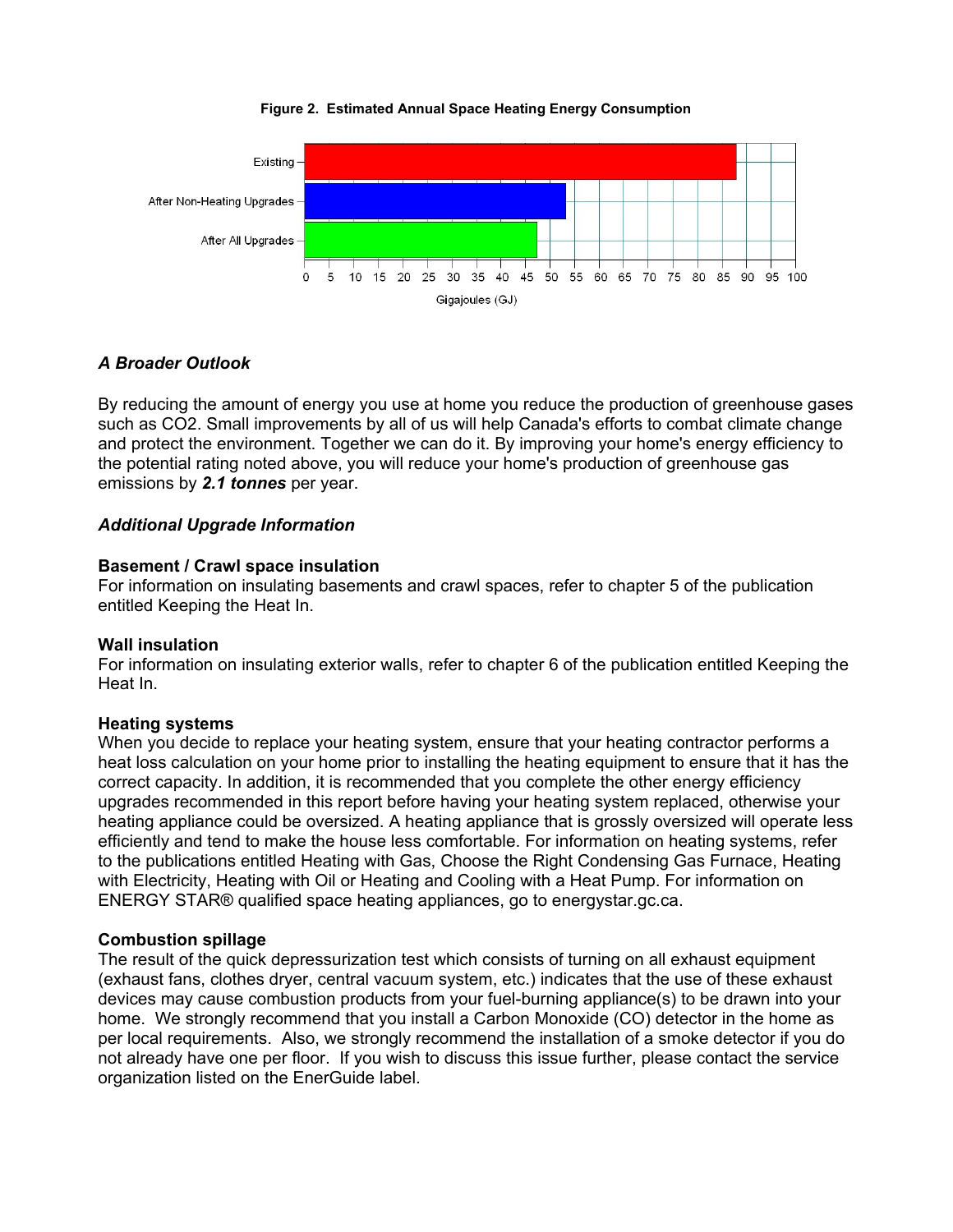### **Air conditioning**

If you decide to have a new central air conditioning system installed, ensure that your air conditioning contractor performs a heat gain calculation on your home prior to installing the equipment to ensure that it has the correct capacity. An air conditioner that is grossly oversized or undersized will operate less efficiently and tend to make the house less comfortable. For information on air conditioning, refer to the publication entitled Air Conditioning Your Home. For information on ENERGY STAR® qualified air conditioners, go to energystar.gc.ca.

## **Ventilation (Critical month greater 0.2ACH)**

Based on the results of the blower door test, at a minimum, the exhaust fan(s) should be used during the months between October and April in order to ensure good indoor air quality is maintained when natural air infiltration in and out of the home is reduced and it is not practical to open windows. Refer to chapter 8 of the publication entitled "Keeping the Heat In" for additional information.

## *Things you should know*

## **Home Energy Efficiency Publications**

Natural Resources Canada publishes a variety of publications that can help you improve the energy efficiency of your home. These publications are available online at oee.nrcan.gc.ca/publications. You can also obtain a copy from your energy advisor or by calling 1-800-387-2000.

## **Hiring a Contractor**

Before you have any work done by a contractor, you should request quotations in writing from professional contractors and obtain a written contract. Canada Mortgage and Housing Corporation (CMHC) has a very useful fact sheet on this subject, Hiring a Contractor, which includes a draft contract. This publication is available online at www.cmhc-

schl.gc.ca/en/co/renoho/refash/refash 009.cfm or you can order it by calling 1-800-668-2642. The CMHC Web site is a useful renovation resource. It has a number of renovation planning fact sheets available online at no cost. A number of excellent in depth publications are also for sale.

## **House as a System**

Your energy advisor has recommended an approach for improving your house's energy performance based on the principle of a "house as a system." This principle recognizes that a change made to one component of a house can affect other components and that the comfort, health and safety of occupants, as well as the long-term integrity of the structure, must be primary considerations any renovation. For example, it is recommended to replace your heating equipment after the insulation retrofits have been implemented to avoid having an oversized heating appliance that will not operate at its optimum efficiency.

### **Ventilation System**

It is important that you periodically maintain your heat recovery ventilator (HRV) to avoid problems, ensure its effectiveness and prolong its life. Natural Resources Canada's publication Operating and Maintaining your Heat Recovery Ventilator has a chapter on how to maintain an HRV.

### **Insulation**

Protect and cover all foam insulation with a minimum of 12.5 mm (½") drywall on the interior to reduce flame spread and smoke generation in the case of a fire. To reduce skin and eye irritation from fibres and dust when working with all insulation materials, wear loose-fitting clothes with long sleeves and tight cuffs, work gloves, a hard hat and proper footwear. To avoid inhaling dust and